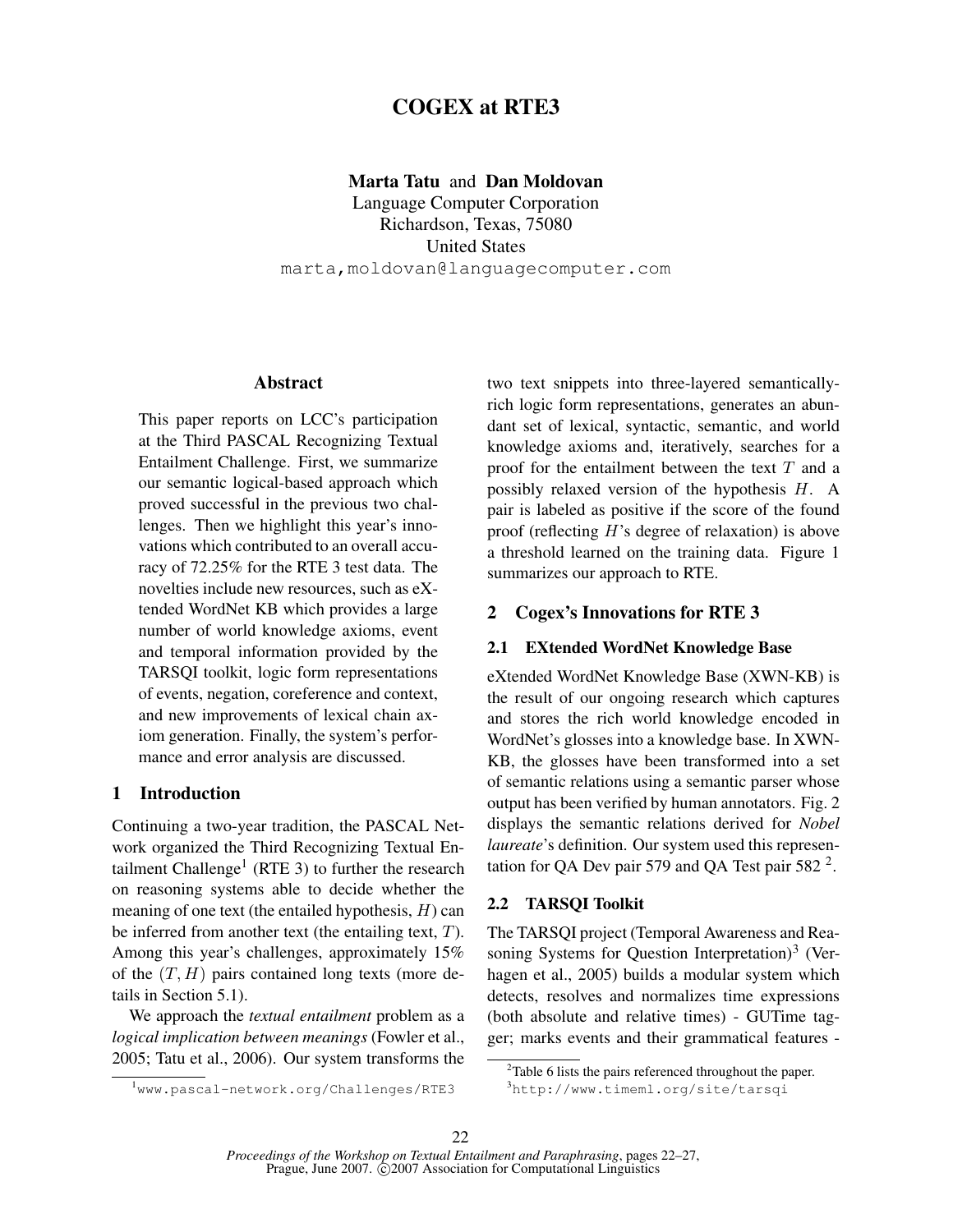

Figure 1: Cogex's Architecture

The Pet passport alone can be  $[used]_{e_1:occurrence}$  to  $[enter]_{e_2:occurrence}$  the UK, but it will not  $[suffice]_{e_3:occurrence}$  to  $[enter]_{e_4:occurrence}$  many countries. For instance Guatemala, like almost every country,  $[demands]_{e_5:occurrence}$  that all imported pets have a rabies vaccination, but will not [accept] $_{e_6:i\_action}$  the Pet passport as proof of [said] $_{e_7:reporting}$  vaccination.

**modality**: (e<sub>1</sub>:*can*); **tense**: (e<sub>2</sub>:infinitive), (e<sub>3</sub>:future), (e<sub>4</sub>:infinitive), (e<sub>5</sub>:present), (e<sub>6</sub>:future), (e<sub>7</sub>:past); **polarity**: (e<sub>3</sub>:negative), (e<sub>6</sub>:negative); **slink**: modal(e<sub>1</sub>, e<sub>2</sub>), modal(e<sub>5</sub>, e<sub>6</sub>), factive(e<sub>6</sub>, e<sub>7</sub>); **tlink**: before(e<sub>1</sub>, e<sub>2</sub>), before(e<sub>5</sub>, e<sub>6</sub>), before( $e_4, e_5$ ), before( $e_6, e_7$ ), before( $e_2, e_3$ ), before( $e_2, e_4$ )

Table 1: TARSQI's Treatment of IE Dev pair  $63's T$ 

| Nobelist, Nobel_laureate; synsetId: 06822770 |
|----------------------------------------------|
| gloss: winner of a Nobel_prize               |
| ISA(Nobel_laureate,winner)                   |
| THEME(Nobel_prize,winner)                    |

Figure 2: XWN-KB Treatment of *Nobel laureate*

Evita; identifies subordination constructions introducing modality information - Slinket; adds temporal relations between events and temporal expressions - GUTenLINK; and computes temporal closures - SputLink. We used the information provided by the TARSQI toolkit (*Run #1*) as an alternative to our event detection and temporal expression identification and normalization modules (*Run #2*). Table 1 shows TARSQI's output for IE Dev pair 63's T.

The following sections present innovations related to the logic form knowledge representation.

#### **2.3 Logic Representation of Events**

For events, the logic representation of their describing concept was augmented with a special predicate (event  $EV(el)$ ). When we made use of TARSQI's output (Run #1), the event predicate was replaced by the class of the event  $(occurrence_EV(e1))$ , state EV(e1), reporting EV(e1), etc.).

## **2.4 Negation**

Recently, the logic representation of sentences with negated concepts was altered to mark as negated the entire scope of the negation. For example, the logic form of IE Dev pair 90's H: *Kennon did not participate in the WWII*, formerly equal to Kennon NN(x1) & -participate VB(e1,x1,x4) & in IN(e1,x2) & WWII NN(x2) & conflict NE(x2) &  $AGT_SR(x1, e1),$  became Kennon NN(x1) & WWII NN(x2) & conflict NE(x2) & -(exists e1 (participate VB(e1,x1,x3) & in IN(e1, x2) & AGT SR(x1, e1))) which is closer to the meaning of the English text snippet. For Run #1 (with TARSQI output), we only used the *polarity* information attached to the identified events and negated the event's predicate.

#### **2.5 Coreference Resolution**

In order to cope with the long text pairs, we added in our processing pipeline a dedicated pronominal coreference resolution module which replaced the inter-sentential resolution processing we used until now. The new tool combines Hobbs algorithm (Hobbs, 1978) and the Resolution of Anaphora Procedure (RAP) algorithm (Lappin and Leass, 1994). For the RTE task, it is very important to have tight connections between the predicates of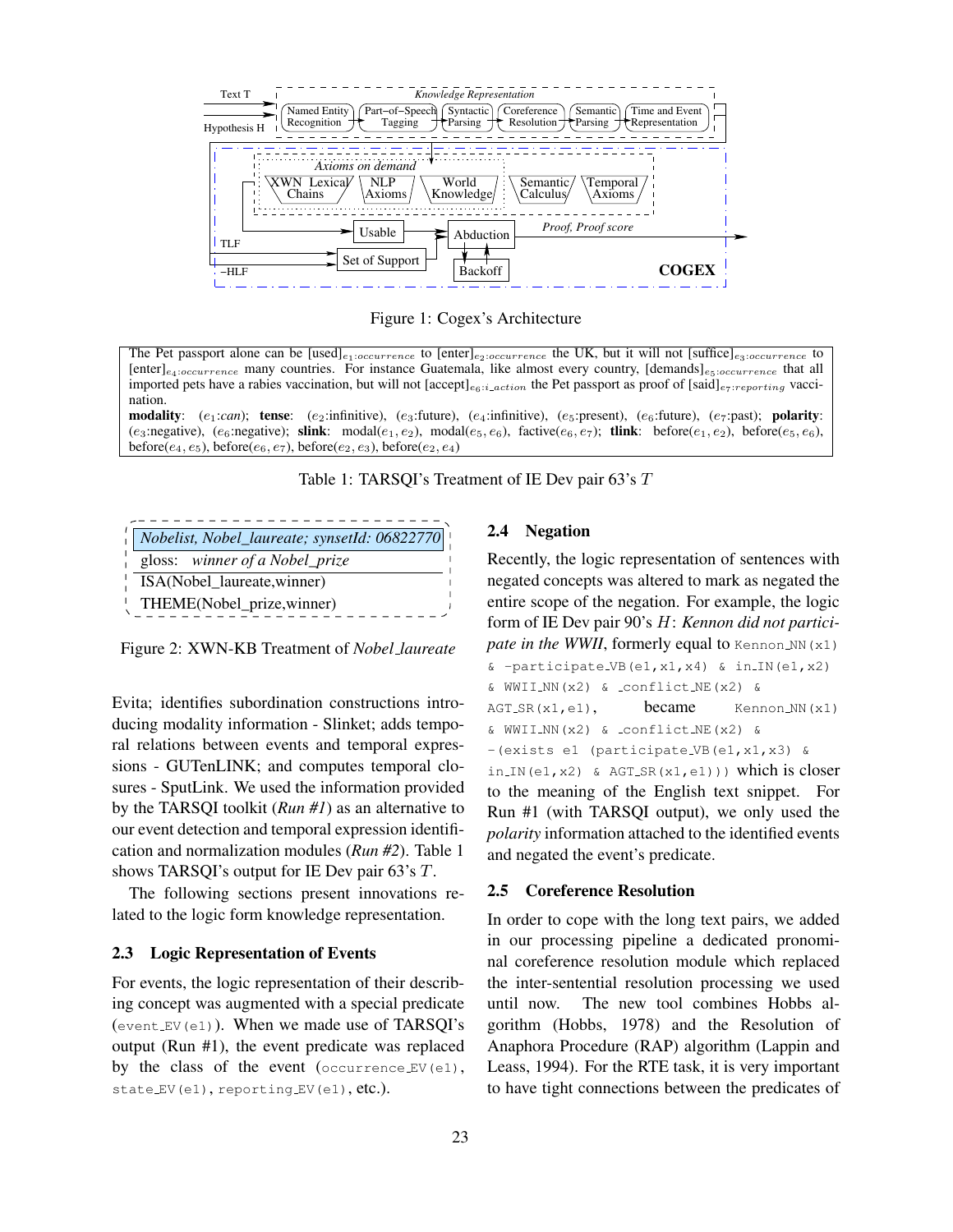| <b>Semantic Relation   Axiom Templates</b> |                                                                                        |
|--------------------------------------------|----------------------------------------------------------------------------------------|
| <b>ISA</b>                                 | $n1(x1) \rightarrow n2(x1); v1(e1, x1, x2) \rightarrow v2(e1, x1, x2)$                 |
| <b>DERIVATION</b>                          | $n(x1) \rightarrow v(e1, x1, x2)$ & AGENT_SR(x1,e1); $n(e1) \rightarrow v(e1, x1, x2)$ |
|                                            | $v(e1, x1, x2) \rightarrow n(x1); v(e1, x1, x2) \rightarrow n(e1)$                     |
| CAUSE                                      | $v1(e1, x1, x2)$ -> $v2(e2, x2, x3)$ & CAUSE_SR(e1,e2)                                 |
| AGENT                                      | $n1(x1) \rightarrow n2(x2)$ & AGENT SR(x1,x2)                                          |
| <b>PERTAIN</b>                             | $a(x1, x2) \rightarrow n(x1)$                                                          |

Table 2: Semantic Relation - Axiom Template mapping

long texts. For example, for QA Dev pair 409, resolving the pronoun *he* to *George H.W. Bush* is a step needed to correctly label the pair. But IE Dev pair 92 requires more advanced anaphora resolution which corefers *the team* and *the Kinston Indians*.

# **3 Natural Language Axiom Improvements**

# **3.1 XWN Lexical Chains**

In order to take advantage of XWN-KB, we implemented few changes in our lexical chain axioms generation module. The most significant refinement is the one axiom-per-chain relation approach. Previously, the system was generating one axiom for the entire lexical chain, but, given the diversity of semantic relations which link the Word-Net concepts and the difficulty to reduce an entire semantically rich chain to one implication which captures its meaning, a remodeling of our axiom generation module was required. Therefore, for each relation in the best lexical chain found between one of  $T$ 's constituents and one of  $H$ 's constituents, an axiom is created. For each semantic relation, we created a set of axiom templates to be used during the axiom generation process. Several examples of axiom templates are shown in Table 2. Therefore, a lexical chain is broken down into several axioms whose relations are combined by the logic prover as it sees fit. For instance, the chain *oil\_company#n#1*  $\stackrel{agent}{\longrightarrow}$  *sell#v#1* entailment trade#v#1 is translated into the ax $ioms$   $oil_{company}$   $NN(x1)$   $\rightarrow$   $sell_{VB}(e1, x1, x2)$  $\&$  AGENT SR(x1,e1) and sell VB(e1,x1,x2) -> trade VB $(e1, x1, x2)$  used to prove the entailment for IE Dev pair 196.

We also changed the subset of senses considered when lexical chains are built. Previously, this subset contained the first  $k$  ( $k = 3$ ) senses for each content word. For this year's challenge, we changed the sense selection mechanism and we used the cluster of WordNet senses to which the fine-grained sense assigned by the Word Sense Disambiguation system corresponds. We used the coarse-grained sense inventory for WordNet 2.1 released for Task #7 in SemEval-2007<sup>4</sup>. This clustering was created automatically with the aid of a methodology described in (Navigli, 2006). For example, the 10 WordNet senses for the noun *bank* are mapped into 3 clusters.

## **3.2 NLP Axioms**

In addition to the syntactic re-writing rules which break down complex syntactic structures, including complex nominals and coordinating conjunctions, we added a new type of NLP axioms which links a named entity to its set of aliases. For IE Dev pair 35, the link between the *Central Intelligence Agency* mentioned in T and H's *CIA* is very important.

We also added a deeper analysis of multi-word human named entities which marks *last names* (*Hawking*), *first (male/female) names* (*Stephen*), *titles* (*Prime Minister*) and *names* for human entities found in WordNet (*Tony Blair*). This fine classification has three goals: (1) to mark human entities with the gender information (used by the pronominal coreference module); (2) to prevent lexical chains to use first names of human entities as their source or target (*Elizabeth* as part of *Elizabeth Alexandra Mary* should not be mapped to {*Elizabeth#1, Elizabeth II#1*} or {*Elizabeth#2, Elizabeth I#1*} - QA Dev pair 407); (3) to create more precise NLP axioms for human entities denoting noun compounds. These axioms follow rules such as title $(x1)$  & last name $(x2)$  $\kappa$  nn NNC(x3, x1, x2) -> last name(x3)  $\kappa$ title(x3), title(x1) & first\_name(x2) & last name  $(x3)$  & nn NNC  $(x4, x1, x2, x3)$  -> nn NNC( $x4, x2, x3$ ), etc. For IR Dev pair 287, the

<sup>4</sup>nlp.cs.swarthmore.edu/semeval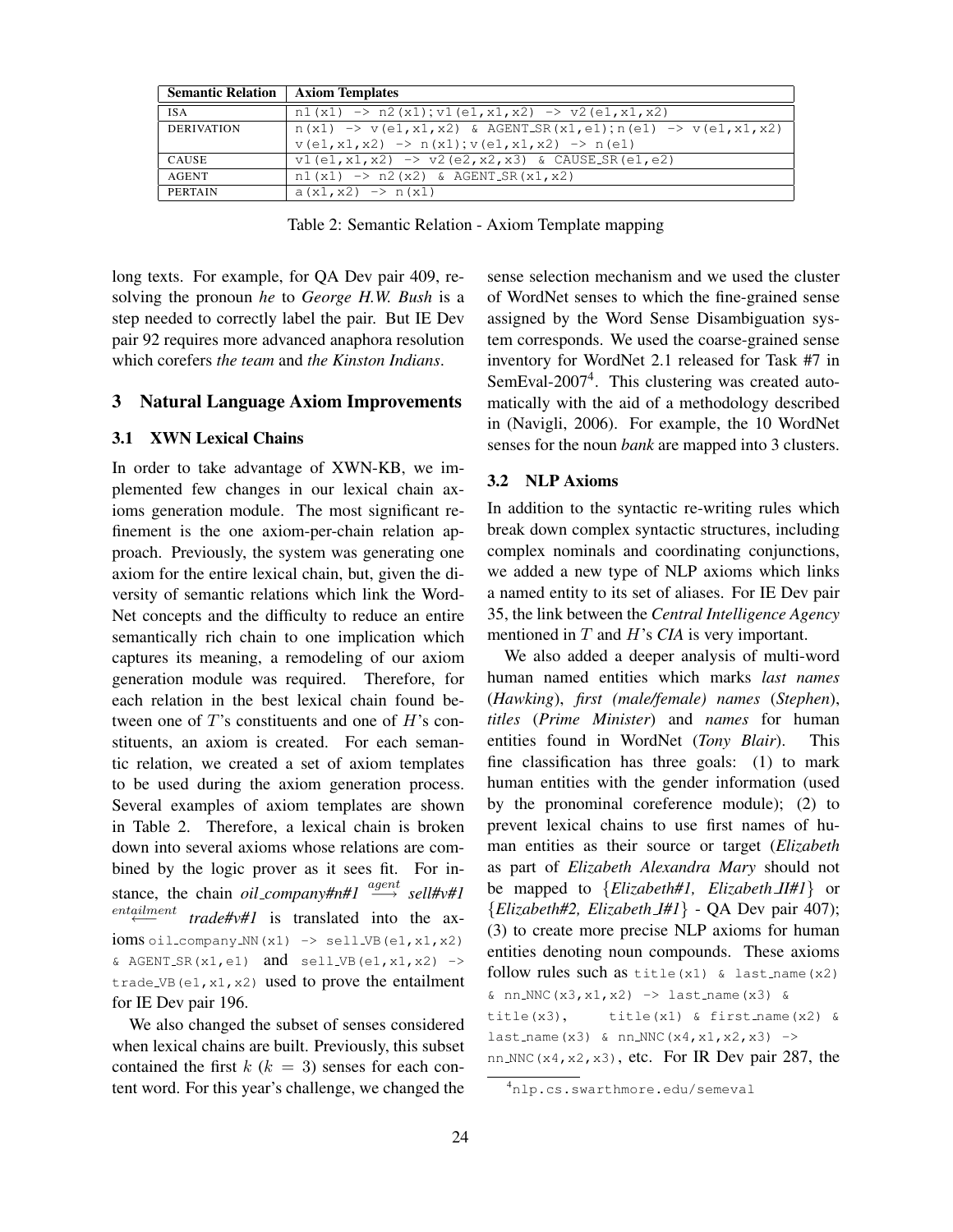axiom Prime Minister NN(x6) & Giulio NN(x7) & Andreotti\_NN(x8) & nn\_NNC(x9,x6,x7,x8) & human NE $(x9)$  -> Andreotti NN $(x9)$  expresses the equivalence between *Prime Minister Giulio Andreotti* and *Andreotti*. During the processing of the development set, the prover used 75 axioms of this type. During testing, 112 axioms proved to be useful in finding proofs.

## **4 Named Entity Check**

Based on the guidelines for judging whether  $T$  entails or not  $H$ , hypotheses that introduce entities which cannot be derived from  $T$  are not entailed by the text (the pair is labeled as *NO*). Therefore, we created a proof's score adjustment module which deducts points for each pair whose  $H$  contains at least one *named entity* not-derivable from T. Once the prover used the loaded axioms to derive all the possible information from the text, this named entity check is performed. We note that the named entity heuristic is not equivalent with the removal of a named entity predicate from the hypothesis in the relaxation stage which can also occur if the syntactic constraints in which the named entity participates are not satisfied. For instance, for IR Dev pair 387, *Puncheon Lama* is a new entity introduced by the hypothesis without any connection to the text.

# **5 Experiments and Results**

#### **5.1 Experimental Data**

The RTE 3 data set was derived with four NLP applications in mind: Information Extraction (IE), Information Retrieval (IR), Question Answering (QA), and Multi-document Summarization (SUM). Statistics for this year's dataset are shown in Table 3. On average, the *long* texts contain twice the number of words found in texts from pairs marked as *short*.

#### **5.2 Cogex's Performance**

Table 4 details our submission results for Run #1 (TARSQI's events, temporal expressions and eventevent and event-time relations) and Run #2 (LCC's event, temporal expressions and event-time relations)<sup>5</sup> . The two runs do not differ significantly. The

| <b>Dataset</b>     | True     | <b>False</b>         | <b>Overall</b> |
|--------------------|----------|----------------------|----------------|
| IE                 | 105(8)   | 95(11)               | 200(19)        |
| <b>IR</b>          | 87(23)   | 113(31)              | 200(54)        |
| OА                 | 106(22)  | 94(13)               | 200(35)        |
| <b>SUM</b>         | 112(5)   | 88 (4)               | 200(9)         |
| <b>Test</b>        | 410 (58) | 390 (59)             | 800 (117)      |
| <b>Development</b> | 412 (78) | $\overline{388}(57)$ | 800 (135)      |

Table 3: Data split between *true* and *false* classes. The number of pairs with *long* text is shown in parenthesis.

| Task        | A             | AvgP               | P     | R     | F     |
|-------------|---------------|--------------------|-------|-------|-------|
|             | Run #1        |                    |       |       |       |
| TE.         | 63.50         | 61.44              | 59.20 | 98.10 | 73.84 |
| <b>IR</b>   | 78.00         | 78.83              | 76.54 | 71.26 | 73.81 |
| OА          | 87.50         | 87.81              | 87.85 | 88.68 | 88.26 |
| <b>SUM</b>  | 60.00         | 61.54              | 58.99 | 93.75 | 72.41 |
| <b>Test</b> | 72.25         | 69.42              | 67.41 | 88.78 | 76.63 |
| Dev         | 76.37         | 72.12              | 75.17 | 80.82 | 77.89 |
|             | <b>Run #2</b> |                    |       |       |       |
| TE.         | 64.50         | $\overline{56.26}$ | 60.12 | 96.19 | 73.99 |
| <b>IR</b>   | 75.50         | 77.65              | 75.00 | 65.52 | 69.94 |
| OА          | 85.00         | 87.40              | 81.67 | 92.45 | 86.73 |
| <b>SUM</b>  | 62.00         | 58.16              | 60.47 | 92.86 | 73.12 |
| <b>Test</b> | 71.75         | 67.97              | 67.16 | 87.80 | 76.11 |
| Dev         | 74.12         | 71.28              | 71.95 | 81.55 | 76.45 |

Table 4: Results for Run #1 and Run #2

extra information captured in the logic representations used in Run #1 (as compared with Run #2) was not the focus of the entailment; the understanding it brings was not exercised during the entailment recognition process. For the IR and QA tasks, Run #1 results are better when compared to Run #2's. For these tasks, the performance of the system is much higher when compared with the results obtained for IE and SUM. Even tough the thresholds learned for these two tasks best separate the positive from the negative pairs on the development set, they prove to be fairly low for the test set. Almost all positive IE and SUM pairs are identified as such (very high recall for both tasks), but a lot of negatives are also labeled as positives (low precision, smaller accuracy).

#### **5.3 Named Entity Heuristic Impact**

Table 5 details the interaction between the prover (Run  $#1$ ) and the named entity heuristic<sup>6</sup>. . The

<sup>5</sup>**A**, **AvgP**, **P**, **R** and **F** stand for accuracy, average precision, precision, recall, and f-measure, respectively.

<sup>6</sup>**Coverage** shows the number of pairs for which the heuristic fired, **H's A**, **C's A** and **C**+**H's A** indicate, respectively, the named entity heuristic accuracy, Cogex's and the prover's when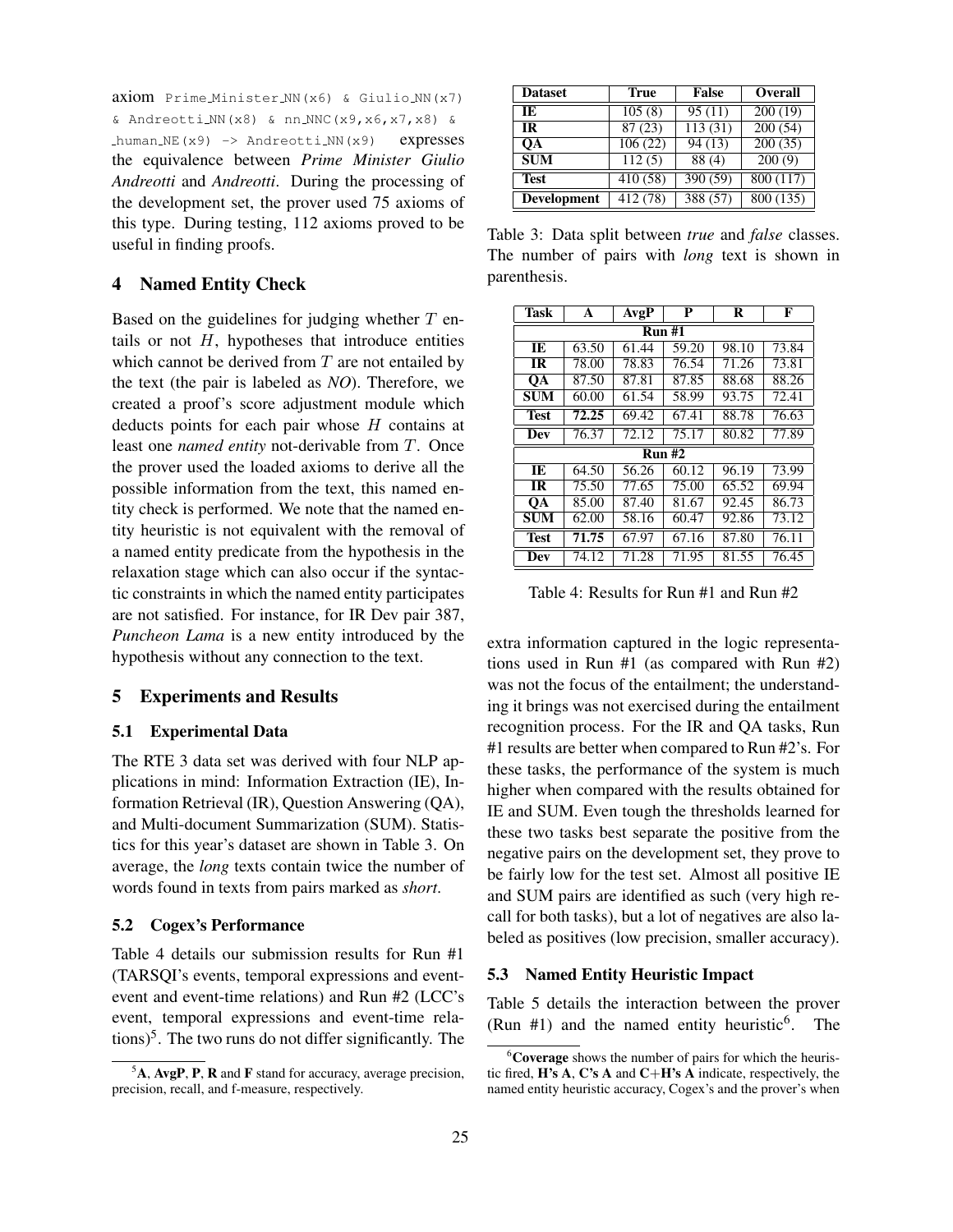heuristic fires for 167 pairs, while only 154 of them are true negative entailments (92.21% accuracy). The prover's accuracy for the same subset of pairs is 65.86%. The maximum overall improvement in accuracy that the heuristic can bring is 5.5%, but, because of the way the heuristic penalizes the proof scores, its overall improvement is 4.12%.

| Task       | Coverage | H's A  | C's A | $C+H's A$ |
|------------|----------|--------|-------|-----------|
| IE         | 19       | 100.00 | 42.10 | 100.00    |
| <b>IR</b>  | 56       | 94.64  | 73.21 | 94.64     |
| OА         | 59       | 94.91  | 77.96 | 94.91     |
| <b>SUM</b> | 33       | 78.78  | 45.45 | 45.45     |
| Test       | 167      | 92.21  | 65.86 | 85.63     |

Table 5: NE heuristic's performance for Run #1

In theory, the named entity check should not fail. But, in practice, its performance is influenced by the knowledge that the prover collects and, if this information is not complete, then the heuristic fails. For example, for QA Dev pair 419, H mentions number *three* and because the prover cannot infer it as the cardinality of the elementary particles mentioned in T, the heuristic fires incorrectly.

#### **5.4 Error Analysis**

Some of the sources of errors are:

**Lexical chains** For IR Test pair 377, *black plague* can be derived from T's *plague* only if we allow lexical chains with more than 2 HYPONYMY relations (*plague#n#1* hyponymy −→ *bubonic plague#n#1*  $hyponymy$ −→ *black plague#n#1*). This restriction on lexical chains was added last year. However, in this year's data this restriction was detrimental as shown in the above example.

**Named entity heuristic** Some of the errors introduced by the named entity heuristic are debatable. For example, IR Test pair 355's hypothesis introduces the named entity *German* which cannot be derived from the text. Similarly, for QA Test pairs 495 and 496, the name *Christian Democratic Union* cannot be inferred from the text's mention of *Christian Democrat party*. On the other hand, pairs for which the score adjustment introduced by the named entity heuristic did not change the label assigned by the prover include SUM Test pair 656 whose hypothesis

mentions *US* without it being derivable from the text (unless we consider the adjective *domestic*).

**World Knowledge** For SUM Test pair 744, the system fails to infer *nearly half a million dollars* from \$480,350. Similarly, the system failed to entail *died in 1970* from the biographical markings "(1890-1970)" for QA Test pair 486.

**High word overlap** SUM pairs have a high degree of word-overlap between  $T$  and  $H$  and detection of the non-entailment requires careful processing. SUM Test pair 666's text contains an extra adverbial phrase which changes the label of the pair.

**Reports and Modality** Even though reporting verbs (*X said that Y*) and modalities (*X may Y*, *X tried to Y*) should influence the validity of the statement they modify, most Y clauses are considered true in the RTE data (SUM Dev pair 756, IR Dev pair 295, IE Dev pair 148 are just few examples). Therefore, our solutions for representing<sup>7</sup> or checking these modifiers<sup>8</sup> failed to bring any improvement on the development set and were not included in the processing of the test set.

But, for IE Test pair 172, T's main verb is qualified by *threatened* which is not present in H. For SUM Test pair 672, *cited strong volume gains* does not entail *makes strong profits*.

# **6 Conclusion**

The XWN-KB is an invaluable resource for recognizing textual entailment. Its impact in RTE 3 was significant. However, we are still exploring ways of fully exploiting this resource. The use of the TARSQI toolkit did not impact the performance because the temporal knowledge was not exercised in this year's task. Contrary to our expectations, the representation of modality had a negative impact on the performance. This is perhaps due to incorrect representation. For our system, the introduction of long texts did not cause significant problems. The system is robust enough to handle longer texts.

the scores it computes are adjusted according to the heuristic.

<sup>7</sup>Our representation for *X said Y* which prevents the entailment that  $Y$  is  $(X(x1) \& \text{report } \text{CTXT}(\text{cl},x1)) \rightarrow (Y(\text{el}))$ 

<sup>&</sup>lt;sup>8</sup>We attempted to penalize proofs which infer the second argument of an MODAL slink without entailing the first. Pairs IE Dev 191 and IR Dev 203 fall in this category, but have different gold annotation labels.